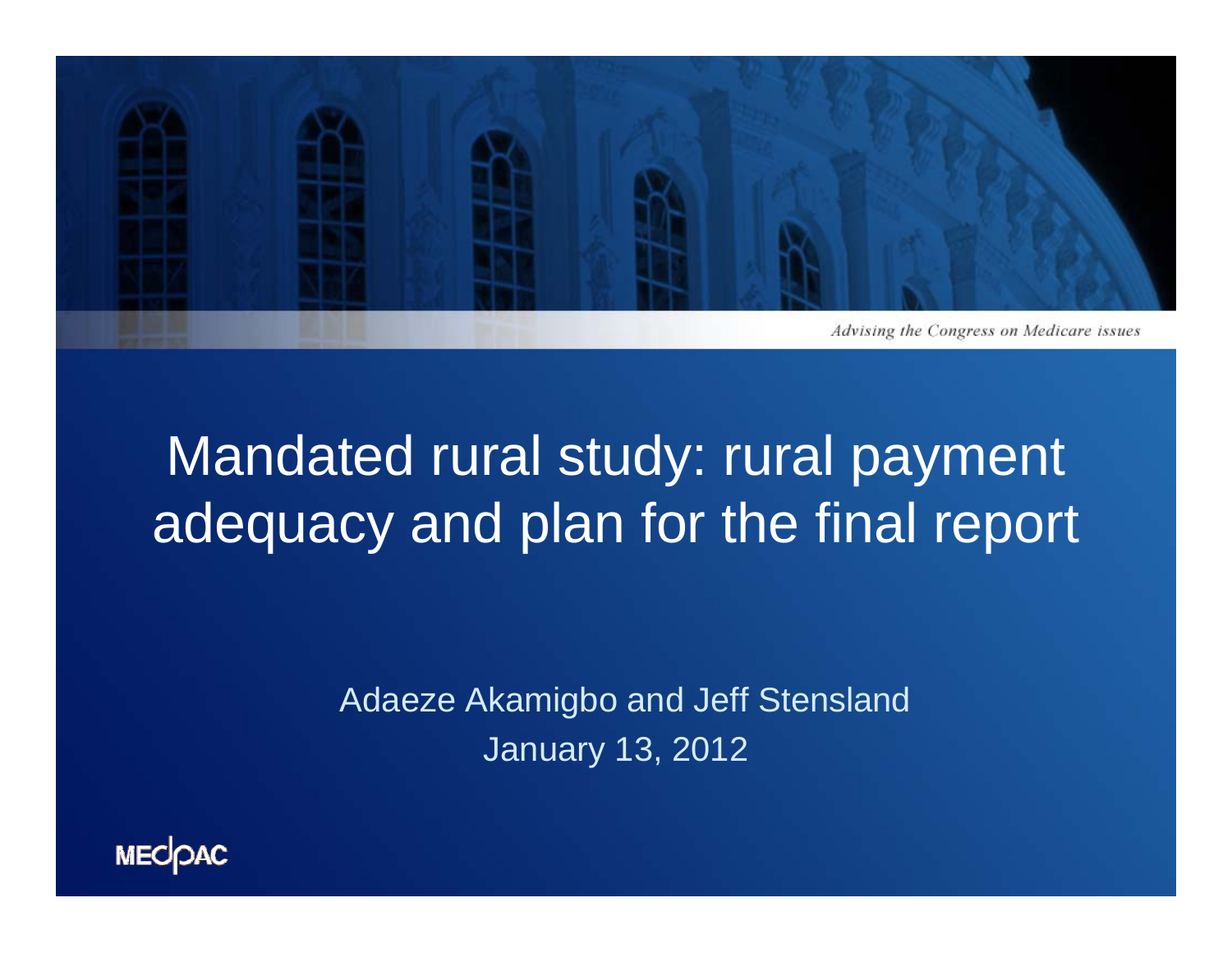### Mandated topics in the rural report – due June 2012

- $\blacksquare$ Access to services (February, 2011)
- $\blacksquare$ Quality of care (October, 2011)
- $\blacksquare$  Adequacy of rural payments (December 2011 and today)
- $\blacksquare$ Payment adjustments (September, 2011)

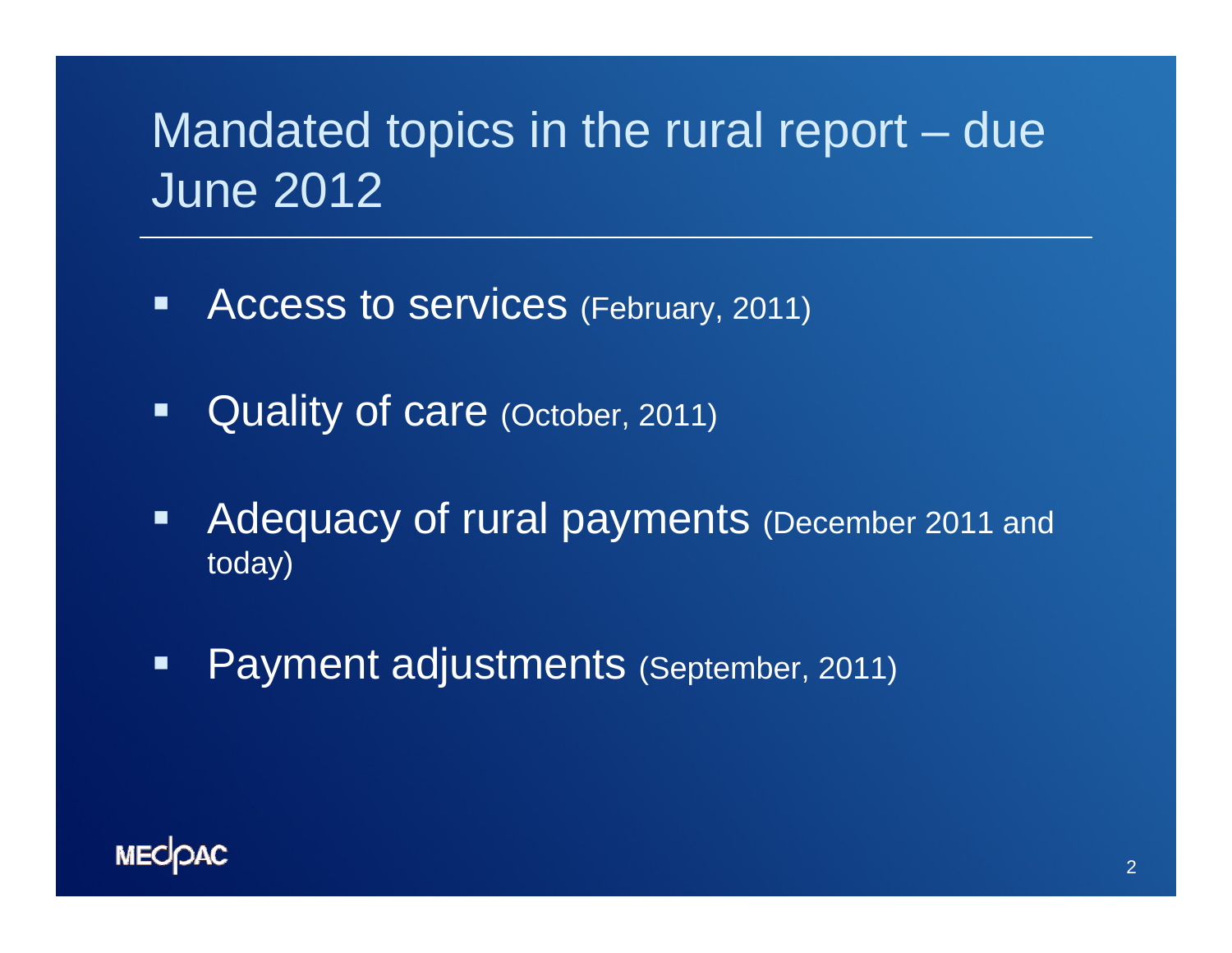#### Findings on rural access to care

- **There are fewer physicians per capita in rural** areas; recruitment continues to be a challenge
- **Volume of services per beneficiary is roughly** equal in rural and urban areas
	- **IF In some cases rural beneficiaries may travel farther**
	- **Travel times may not be longer for rural beneficiaries**
	- Variation across regions of the country exceed urban/rural differences
- **Rural and urban beneficiaries' satisfaction** with their access is roughly equal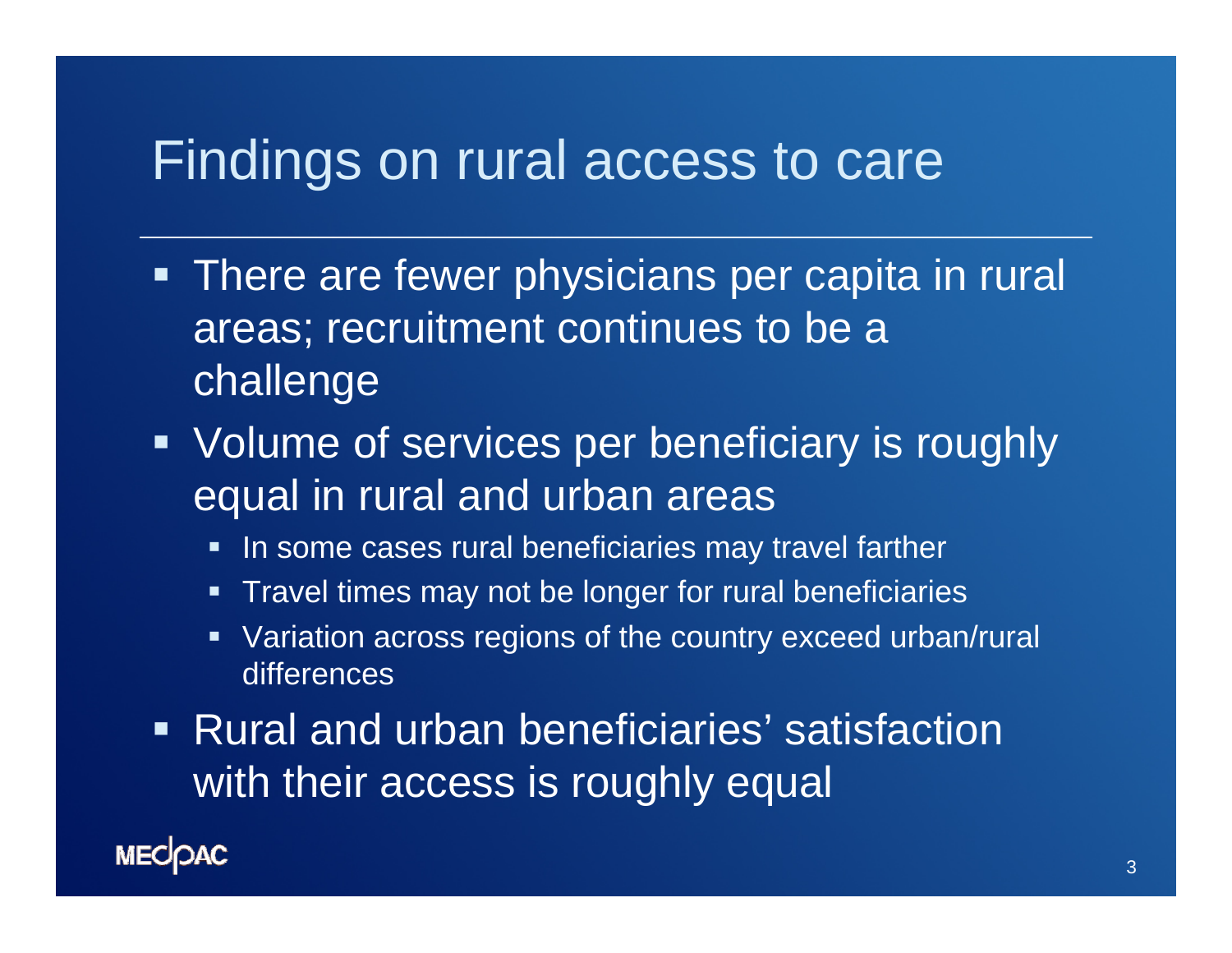## Guiding principles for rural access to care

- Rural Medicare beneficiaries should have equitable access to health care services
- **Equity in access:** 
	- Can be measured by volume of visits or services, and beneficiaries' experience
	- **Some rural beneficiaries may drive longer** distances than some urban beneficiaries

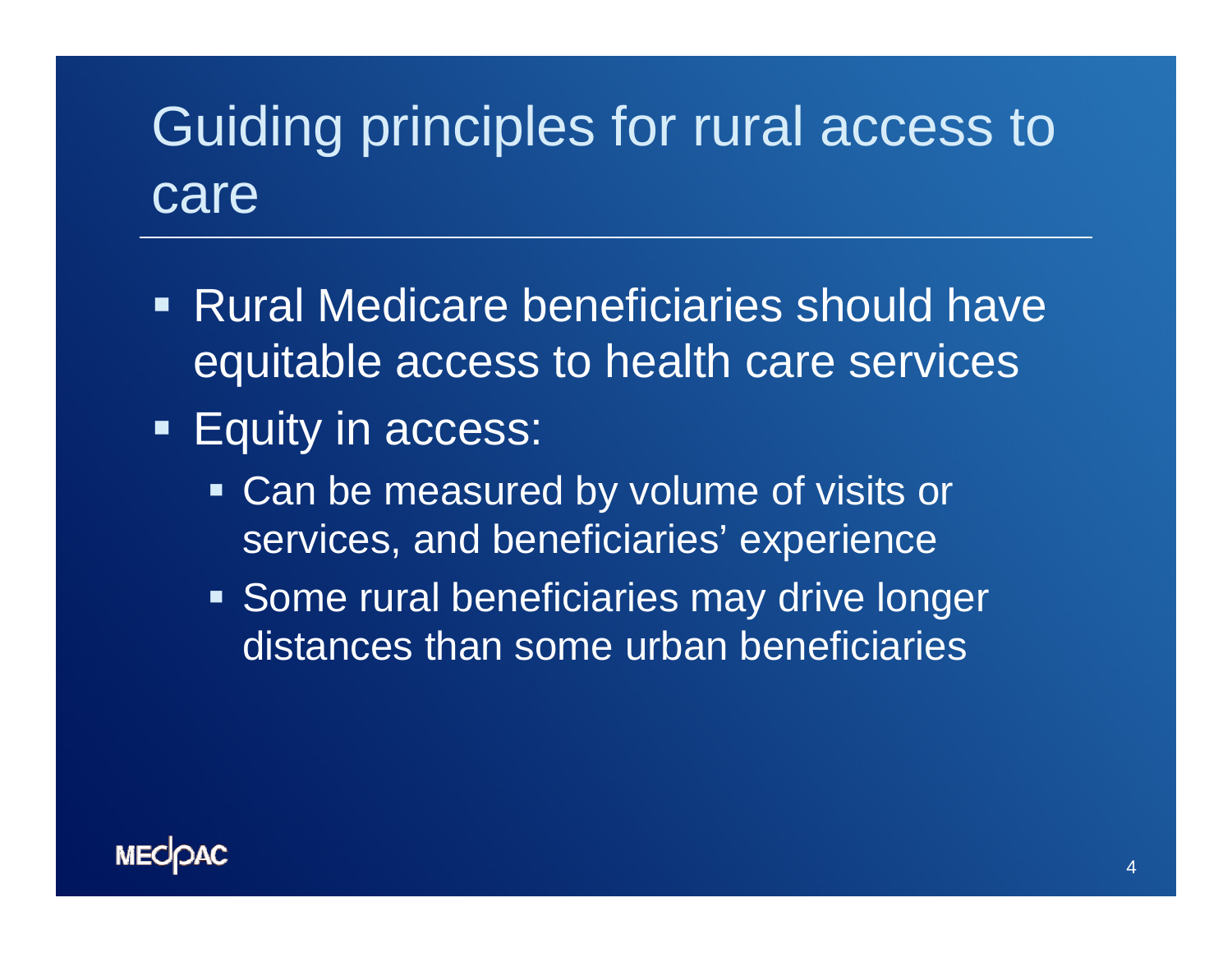#### Findings on rural quality of care

- Ξ Quality is similar across rural and urban areas for:
	- **Skilled nursing facilities**
	- **Example Home health agencies**
	- **Outpatient dialysis facilities**
- **Hospital quality is mixed** 
	- **Readmissions are roughly equal**
	- $\blacksquare$  Mortality and process measures tend to be worse (partially explained by volume)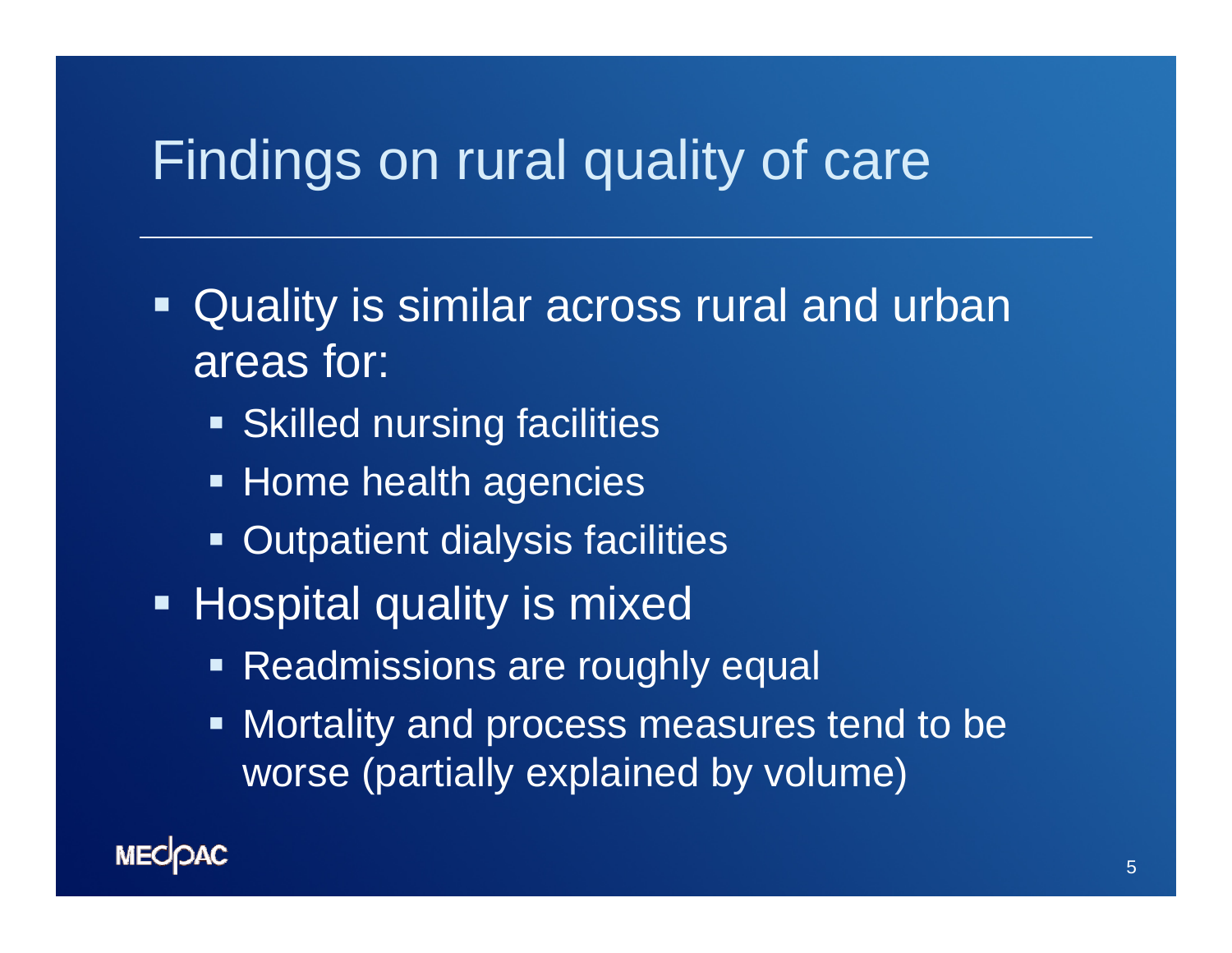# Guiding principles for rural quality of care

- Quality of care in rural and urban areas should be equal for non-emergency services rural providers choose to deliver
- **Quality of emergency care may differ between rural** and urban areas due to limitations of small rural hospitals and the necessity to treat the patient at the rural facility
- All providers should be evaluated on all the services they provide, and the data should be publicly reported

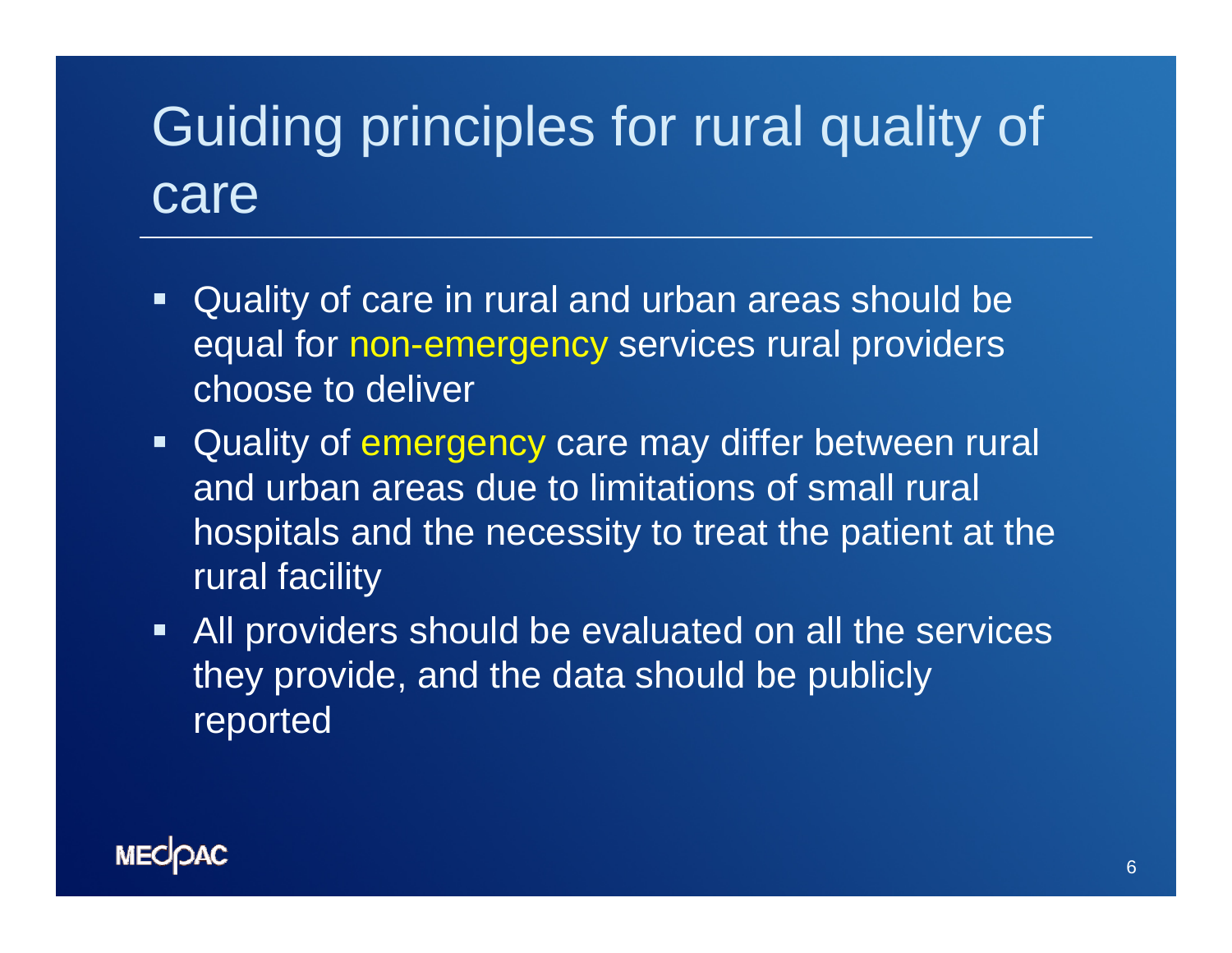#### Rural payment adequacy

- **Use the same framework to evaluate payment** adequacy (i.e. access, quality, Medicare payments and costs)
- **Determine if rural payments are adequate** relative to urban payments
- $\blacksquare$ Compare different types of rural areas

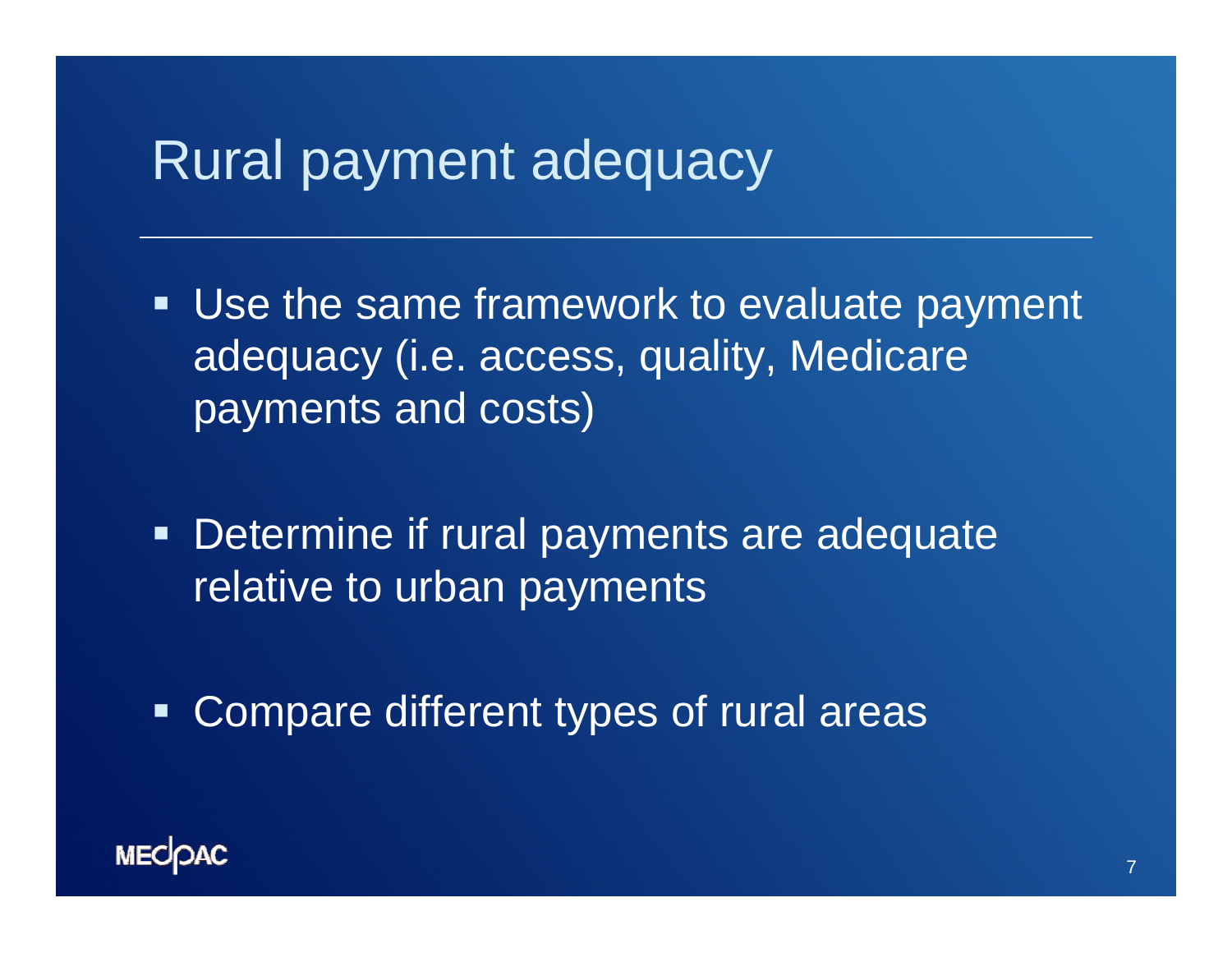## Medicare payments are adequate for rural physicians

- Rural and urban access is equitable
	- **Our survey shows a similar ability to obtain** physician appointments
	- **Medicare claims data show they have roughly** equal numbers of physician visits
- **Example 1** Limited financial data on physician practices, urban and rural

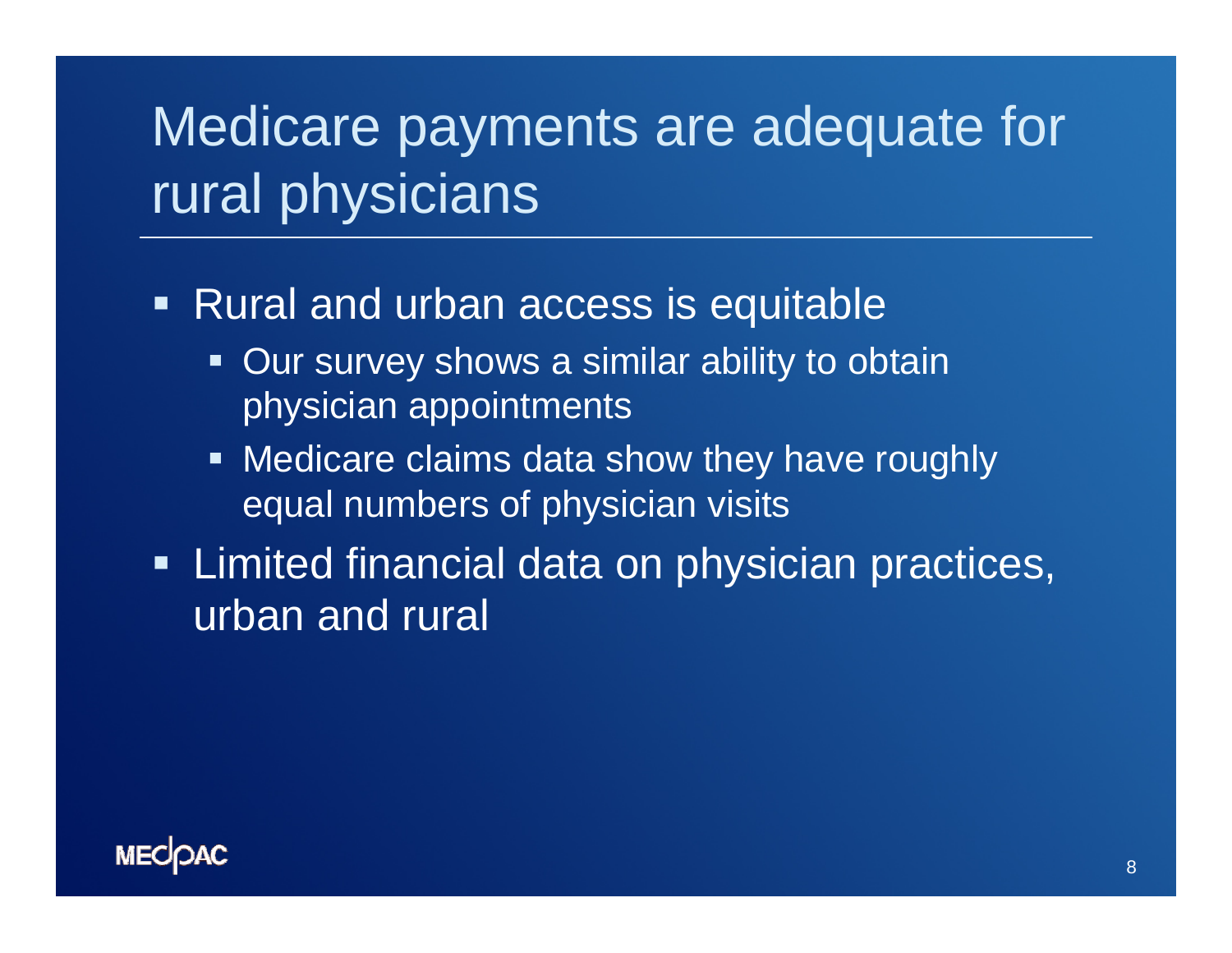# Medicare payments are adequate for rural home health agencies

- $\Box$  Home health episodes per capita are similar in rural and urban areas
- $\Box$ Quality is similar
- $\Box$ Medicare margins are similar

|                           |       | <b>Rural</b> |                      |                          |  |
|---------------------------|-------|--------------|----------------------|--------------------------|--|
|                           | Urban | Micropolitan | Adjacent to<br>urban | Not adjacent<br>to urban |  |
| Number of<br>agencies     | 4,791 | 525          | 224                  | 200                      |  |
| <b>Medicare</b><br>margin | 19.4% | 18.7%        | 19.9%                | 20.9%                    |  |

Source: Medicare cost reports 2010

Note: Data are preliminary and subject to revision.

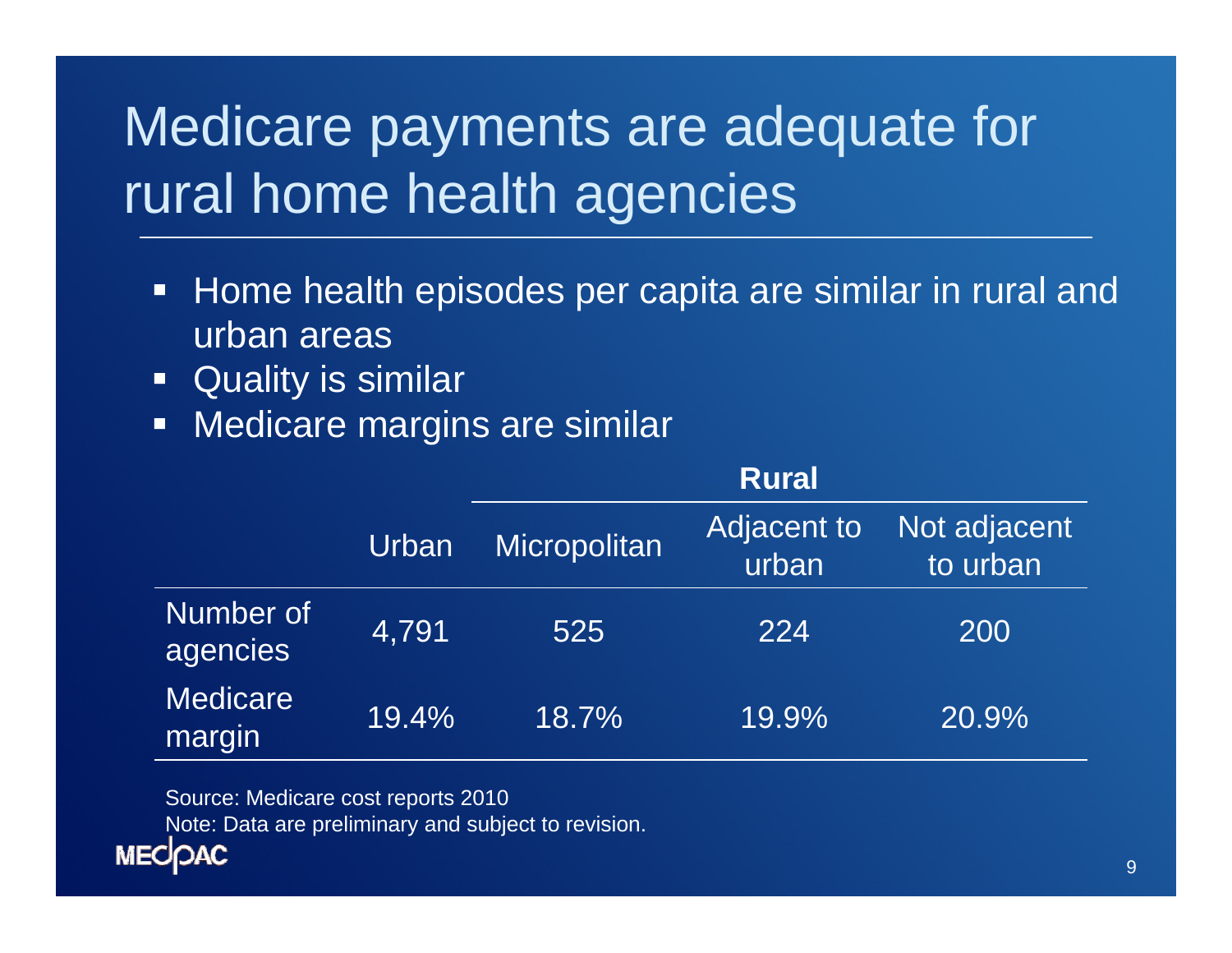# Medicare payments are adequate for rural skilled nursing facilities

- **SNF** episodes per capita are similar in rural and urban areas
- $\Box$ Quality is similar
- $\Box$ Medicare margins are similar

|                                |       | <b>Rural</b> |                      |                          |
|--------------------------------|-------|--------------|----------------------|--------------------------|
|                                | Urban | Micropolitan | Adjacent to<br>urban | Not adjacent<br>to urban |
| Number of<br><b>facilities</b> | 9,096 | 1,953        | 1,034                | 746                      |
| <b>Medicare</b><br>margin      | 18.5% | 18.6%        | 18.4%                | 18.0%                    |

Source: MedPAC analysis of 2010 cost reports

**MECOAC**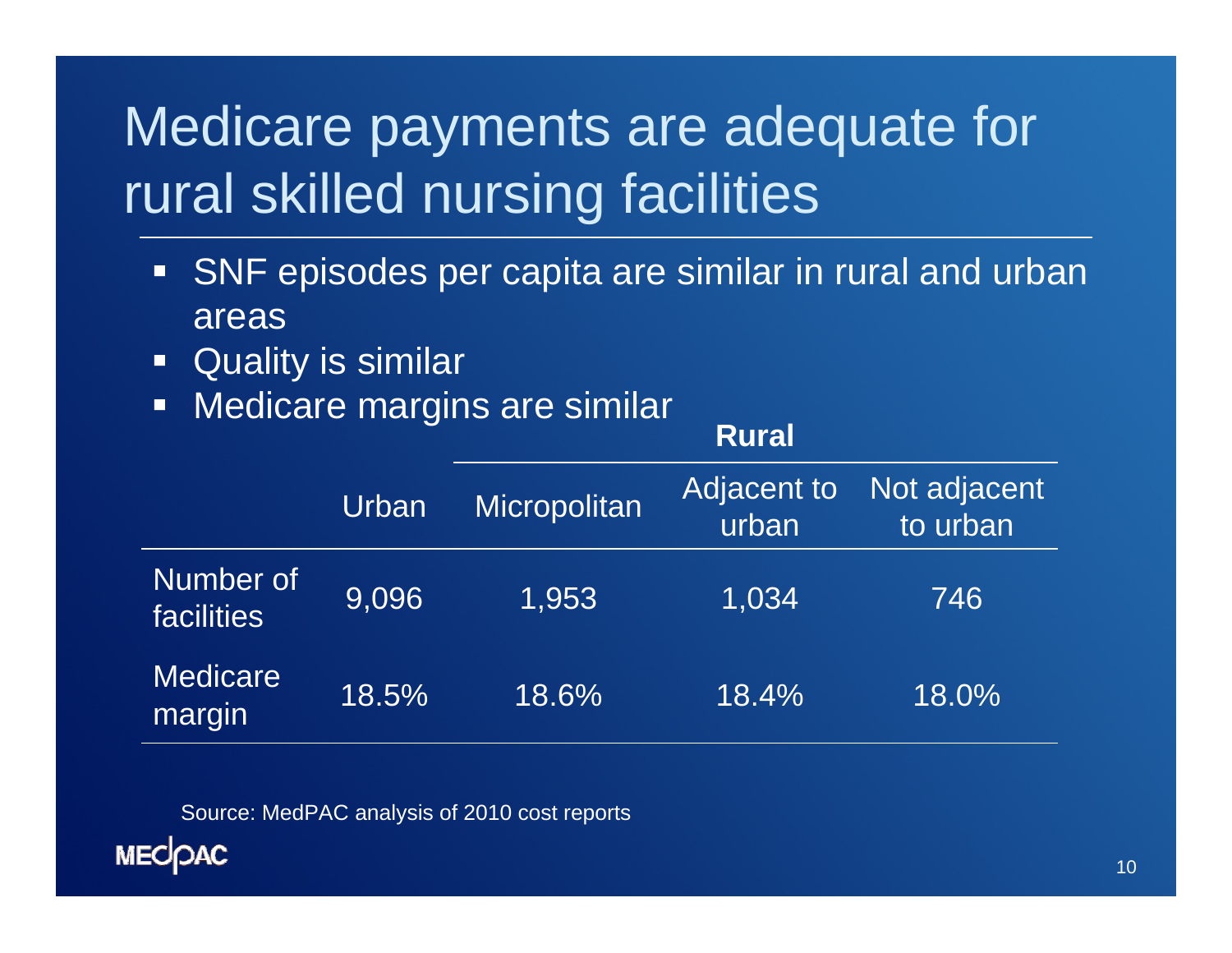# Medicare payments are adequate for rural hospices

- $\Box$ Hospice use is lower in rural areas, but growing
- o Medicare margins are slightly lower, though positive

|                            |       | Rural        |                      |                          |
|----------------------------|-------|--------------|----------------------|--------------------------|
|                            | Urban | Micropolitan | Adjacent to<br>urban | Not adjacent<br>to urban |
| Number of<br>hospices      | 1,798 | 458          | 148                  | 151                      |
| <b>Medicare</b><br>margin* | 8.0%  | 3.1%         | 3.5%                 | 6.5%                     |

Note: Figures are preliminary and subject to change. Hospices that exceed the cap are excluded from this analysis. Analysis excludes non-reimbursable costs.

Source: \*MedPAC analysis of 2009 Medicare hospice claims, cost reports, and provider of service file from

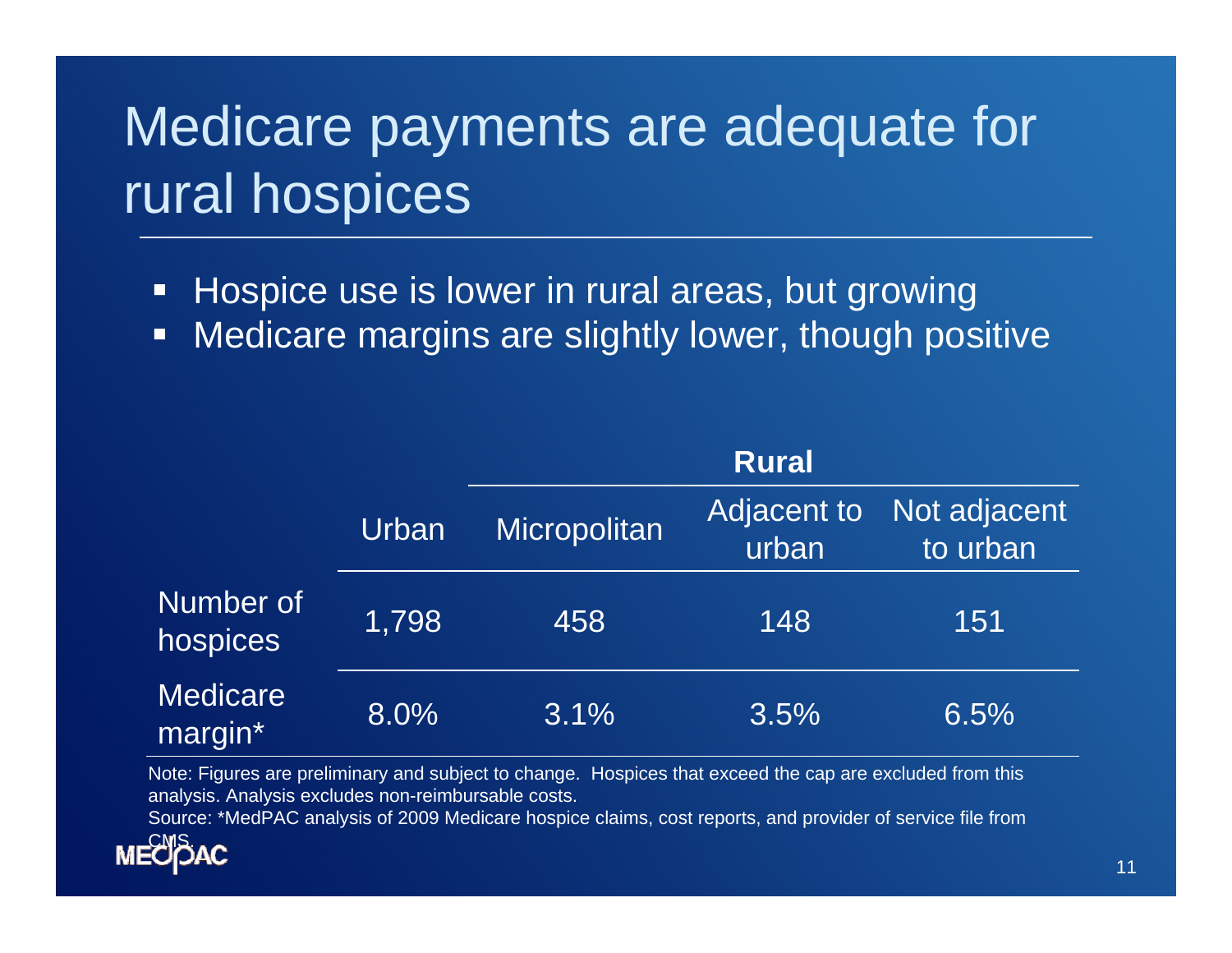## Medicare payments are adequate for rural inpatient rehabiliation facilities

- $\Box$  Not all counties have IRFs but similar services are often provided in other settings
- $\Box$ Medicare margins are mixed by type of rural facility

|                           |       | <b>Rural</b> |                      |                                       |
|---------------------------|-------|--------------|----------------------|---------------------------------------|
|                           | Urban | Micropolitan | Adjacent<br>to urban | Not adjacent<br>to urban <sup>1</sup> |
| <b>Number of IRFs</b>     | 922   | 169          | 13                   | 17                                    |
| Annual<br>discharges      | 942   | 413          | 104                  | 164                                   |
| <b>Medicare</b><br>margin | 9.0%  | 4.3%         | $-5.6%$              | 16.1%                                 |

Source: MedPAC analysis of 2010 Medicare hospital cost reports from CMS

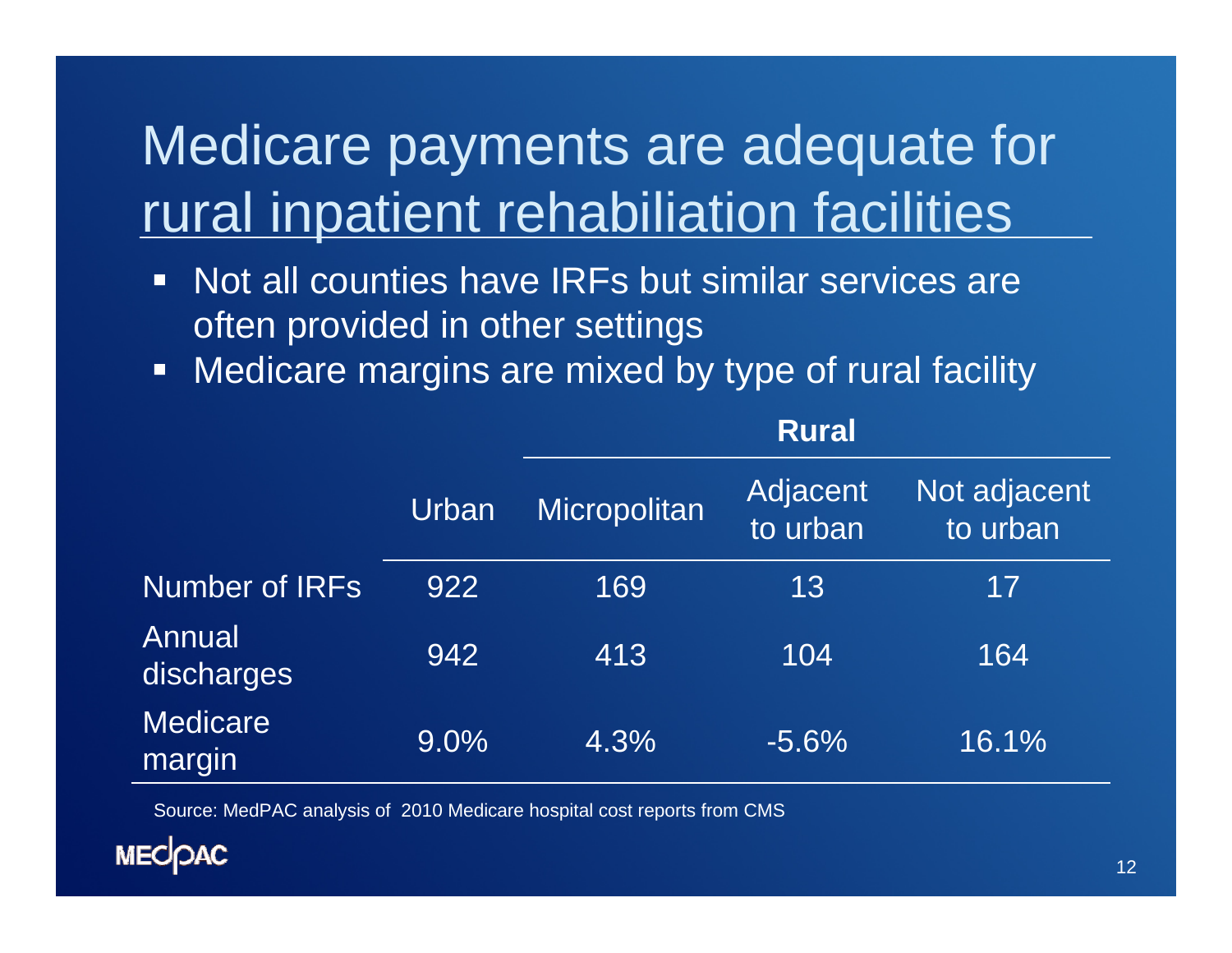#### Need to monitor new Medicare dialysis payment system

- $\blacksquare$  Access and quality of care appear adequate; capacity has grown in rural areas
- **Rural dialysis facilities had lower volumes** and lower margins in 2010
- **New low-volume adjuster for dialysis:** 
	- **Began in 2011**
	- $\blacksquare$  Increases base payment rate by 18.9% for all lowvolume dialysis facilities
	- $\blacksquare$  : Does not target isolated facilities (does not consider distance to nearest facility)
- **Will revisit rural financial performance next year MECOAC**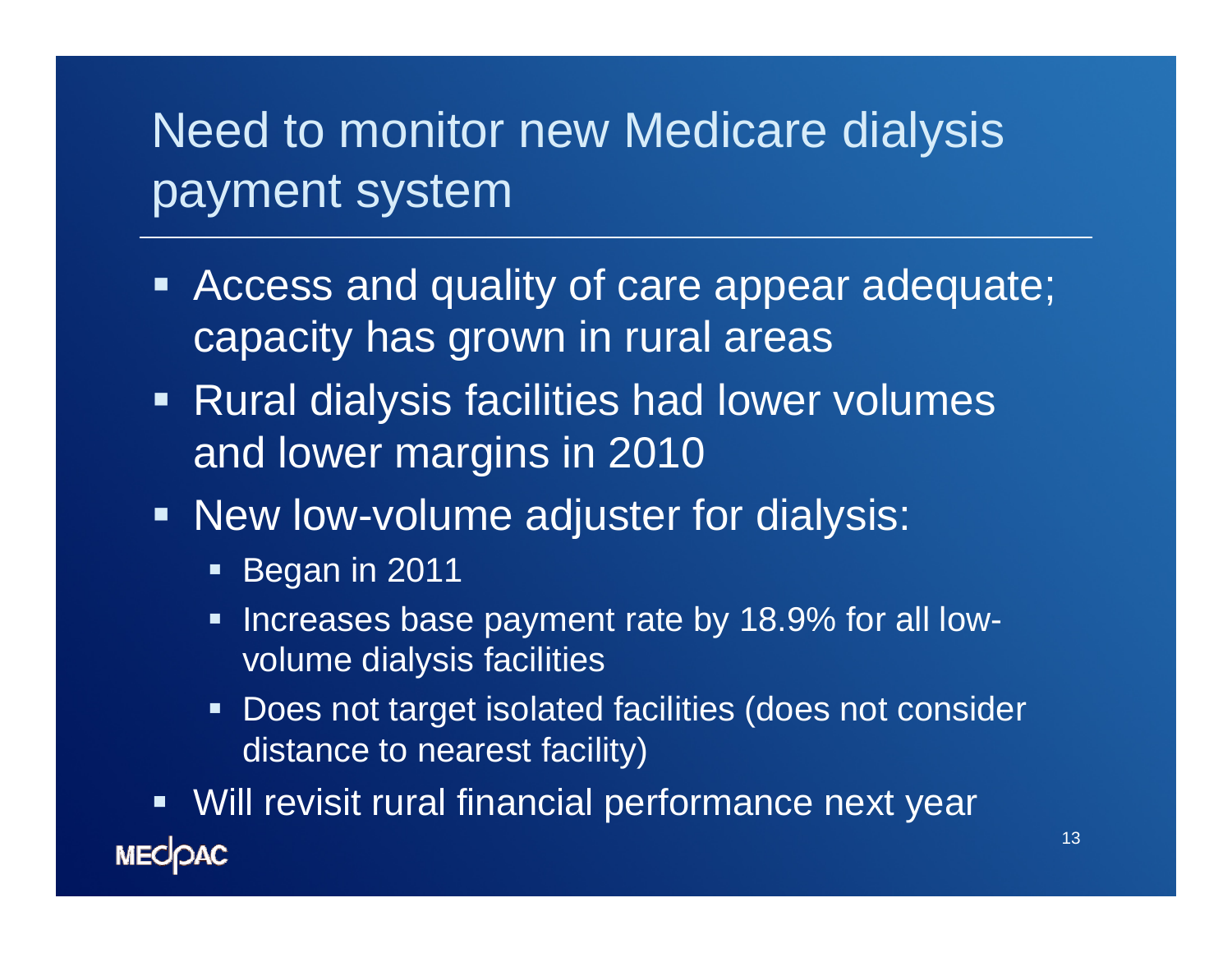# Medicare payments are adequate for rural hospitals

- $\Box$ Hospital use is similar in rural and urban areas
- $\Box$ Quality of care is mixed
- $\Box$ Medicare margins are higher in rural areas

|                                      |        | <b>Rural</b> |                      |                          |
|--------------------------------------|--------|--------------|----------------------|--------------------------|
|                                      | Urban  | Micropolitan | Adjacent<br>to urban | Not adjacent<br>to urban |
| Number of<br>hospitals               | 2,323  | 700          | 190                  | 135                      |
| Overall<br><b>Medicare</b><br>margin | $-4.8$ | $-3.4$       | $-0.9$               | 0.8                      |

Note: 2010 margins do not reflect the new low-volume adjustment that starts in 2011 Source: MedPAC analysis of 2010 Medicare hospital cost reports from CMS. Does not include CAHs which receive cost-based payments

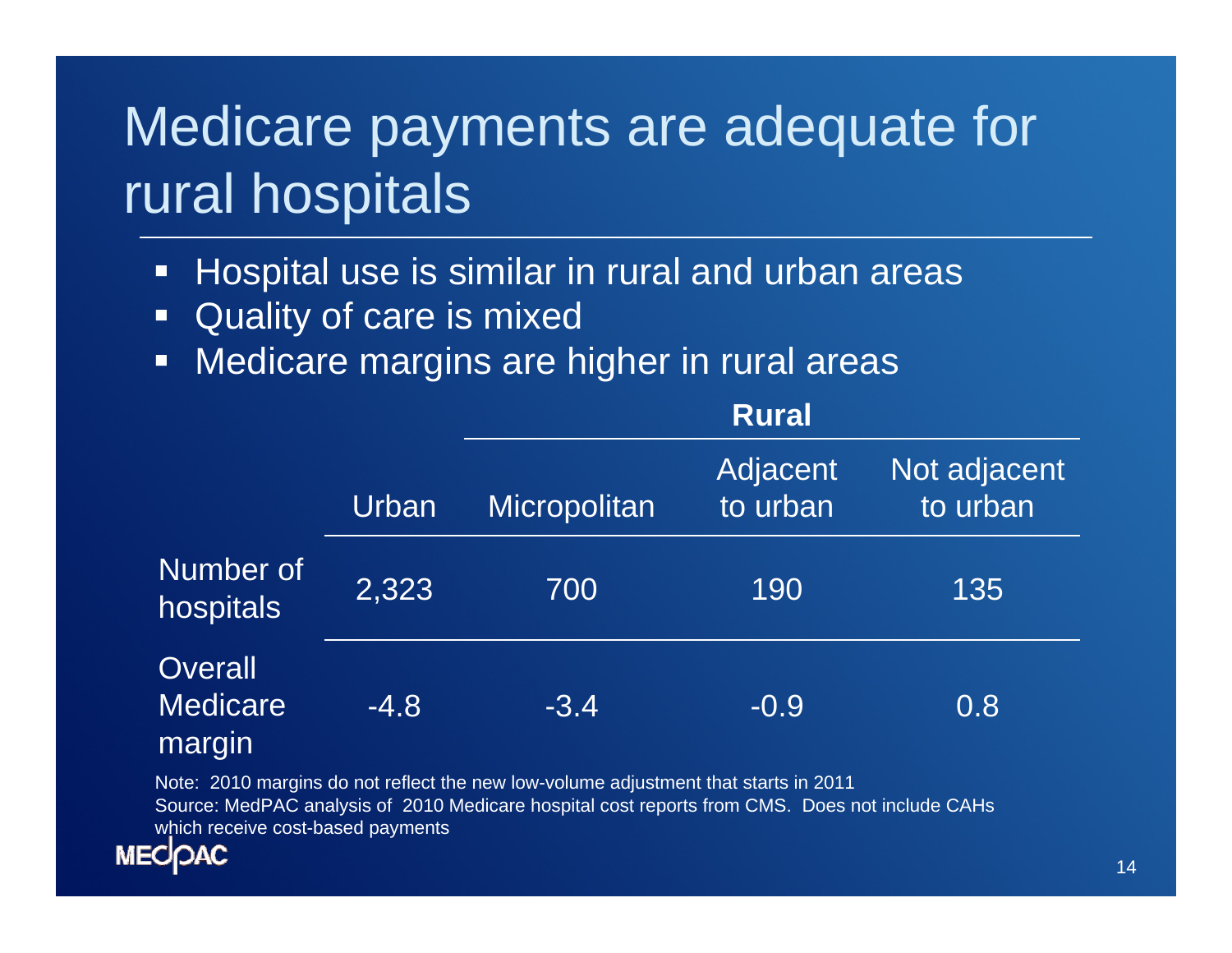# Rural hospital Medicare margins are now higher than urban



Preliminary data subject to change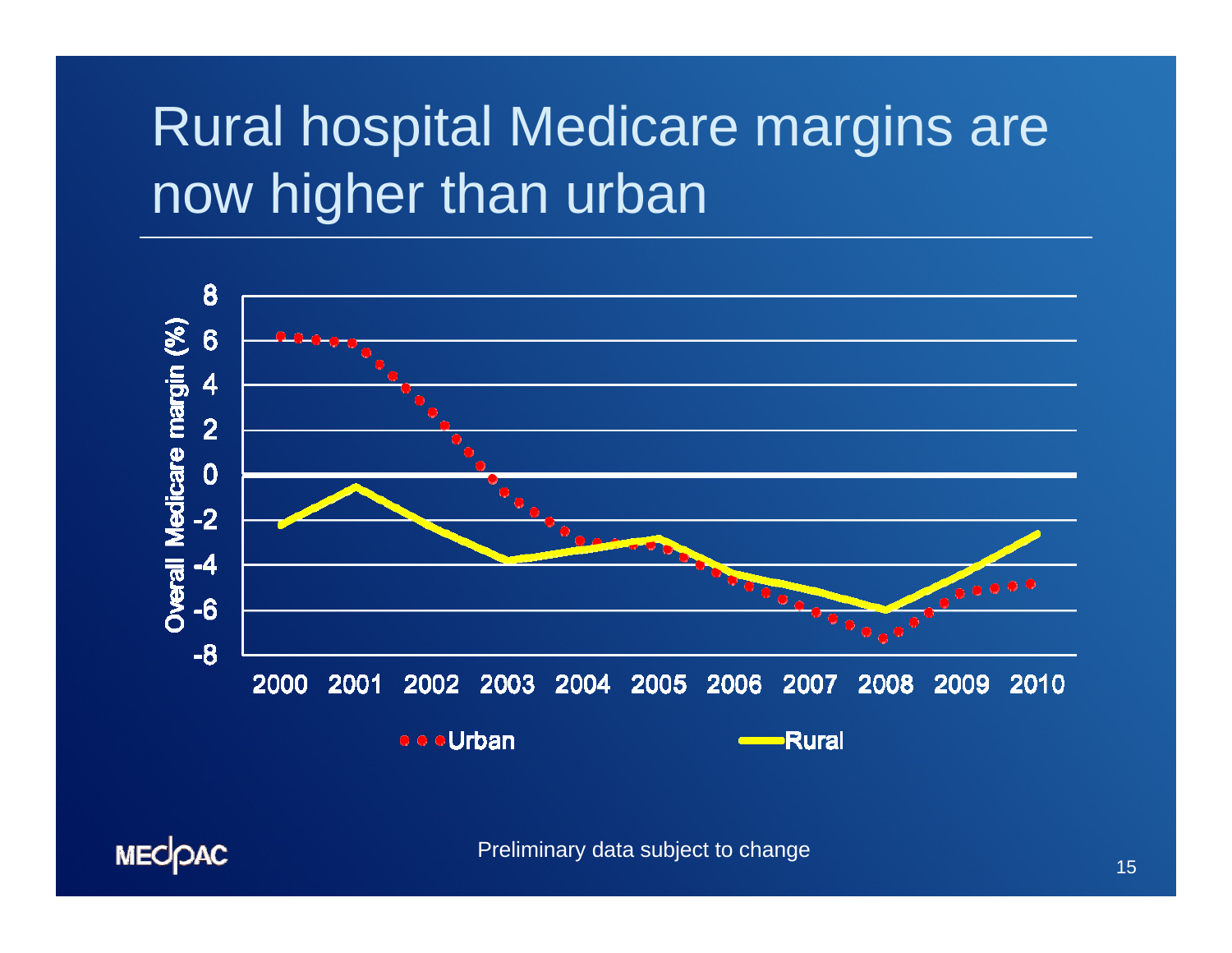#### Selected hospital special payments

- **Increase rural base rate up to urban level (MedPAC rec.)**
- **Increase rural DSH payments (MedPAC rec.)**
- $\blacksquare$  Low-volume adjustment up to 200 total discharges (MedPAC rec.)
- CAHs: Expanded cost-based reimbursements and addons, loosened restrictions on size and services
- Sole Community Hospitals (SCH) / Medicare-Dependent Hospital (MSH) enhanced inpatient add-ons
- **Increased outpatient add-on at SCHs by 7 percent**
- $\blacksquare$ Increased low-volume adjustment (PPACA 2010)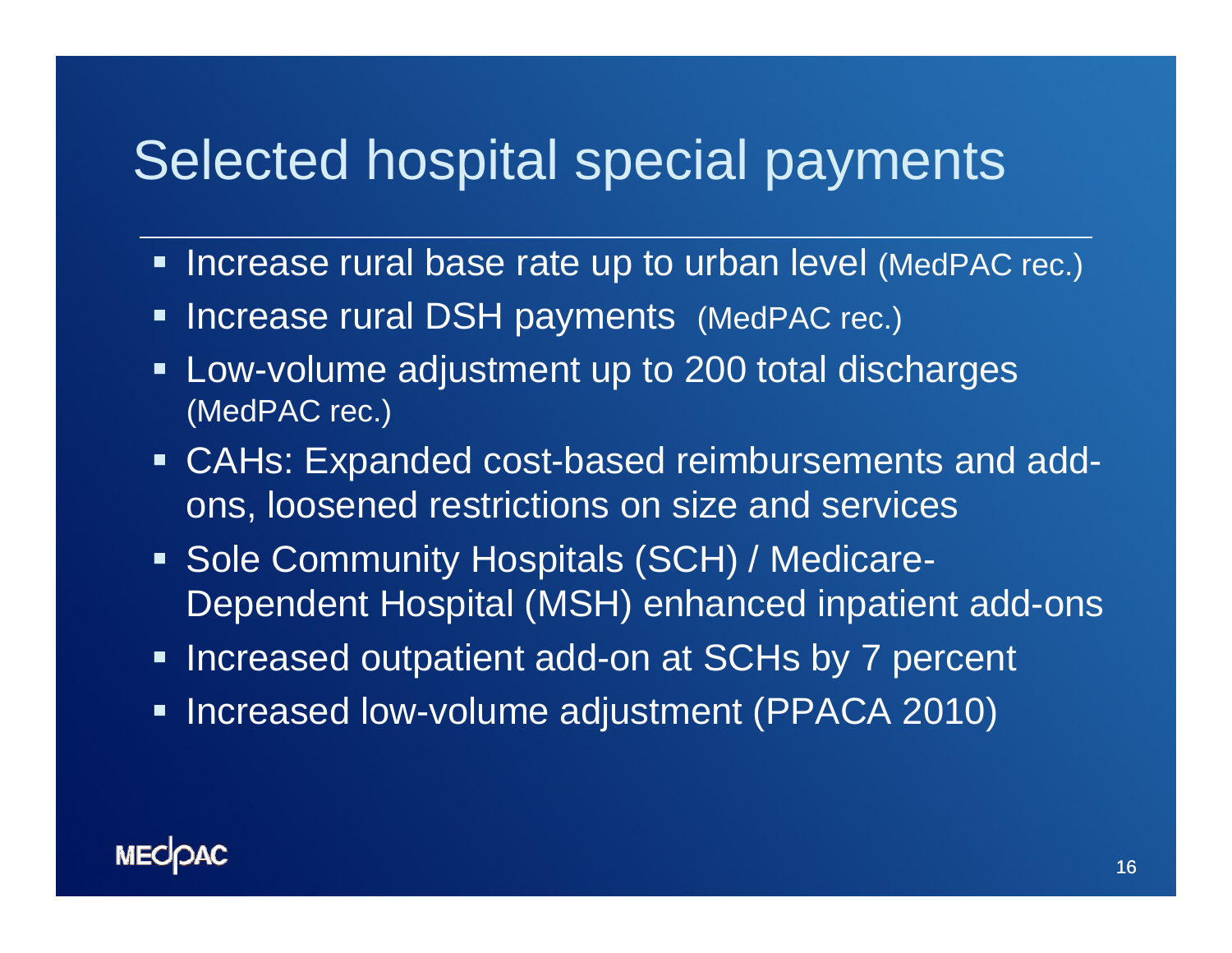## Selected special payments for other sectors

#### Physician

- $\blacksquare$ **HPSA**
- $\blacksquare$ 15 % add-on to physician payments billed by a CAH
- Work GPCI floor of 1 (enacted 2003)
- $\blacksquare$  . PE GPCI 50% limit on adjustment (enacted 2010)
- $\blacksquare$  . PE floor of 1.0 in frontier states (enacted 2010)
- $\blacksquare$ Home health: 3% add-on (enacted 2010)
- $\blacksquare$ IRF: 18.4% rural add-on (CMS can adjust annually)
- $\blacksquare$ Dialysis: 18.9% add-on (started low-volume new in 2011)

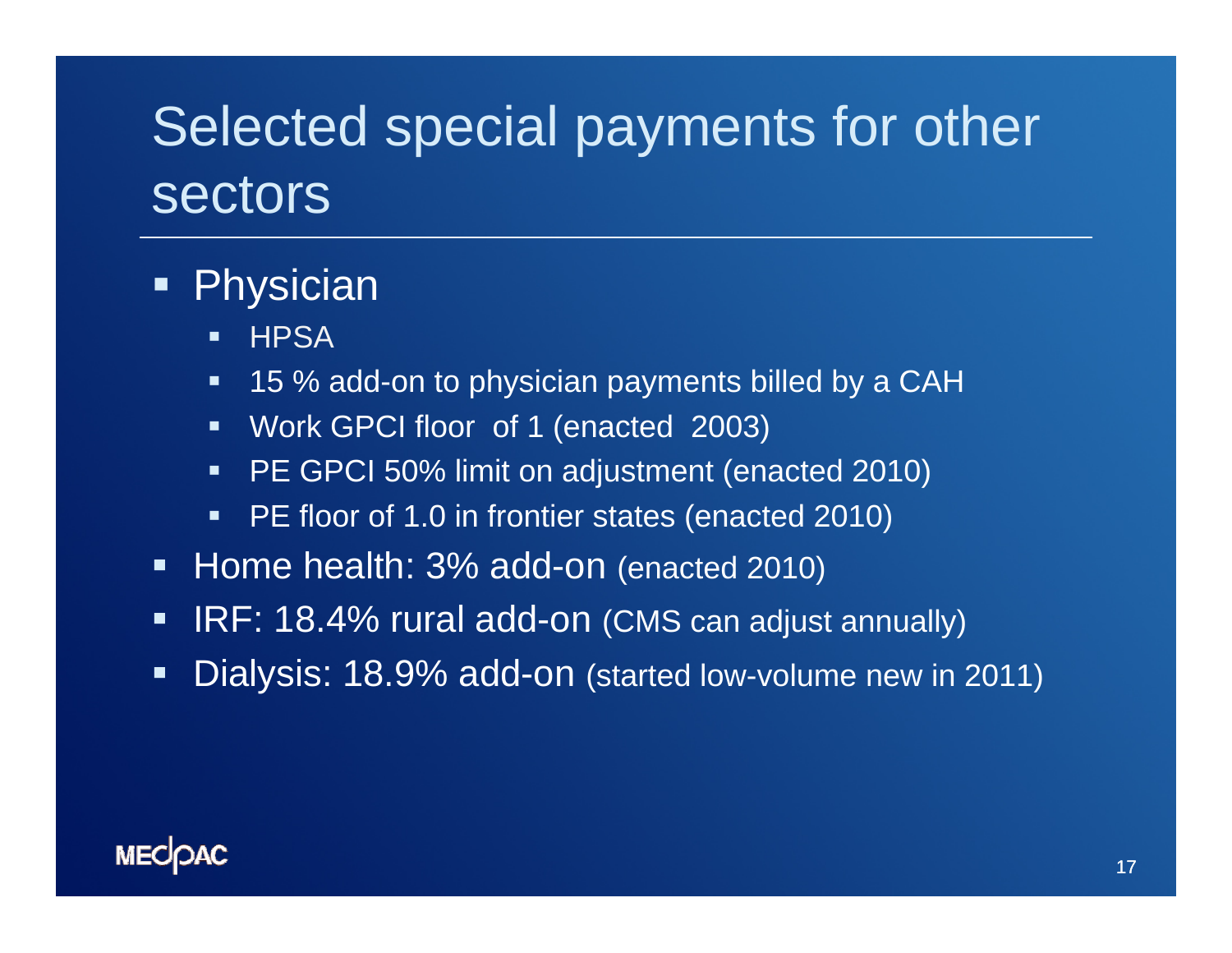# Hospital low-volume adjuster poorly targeted

- **Example 2 Figure Concerns with program design** 
	- $\blacksquare$ Not all isolated, can be close to CAH
	- $\blacksquare$ Not empirically based and uses only Medicare discharges
	- $\blacksquare$ Duplicates SCH and MDH program payments
- **Example 11 Fig. 2** Low-volume rural hospitals already have higher Medicare margins than other hospitals
- **Low-volume adjustment would raise inpatient** margin to 14.0 percent for the smallest rural **hospitals**

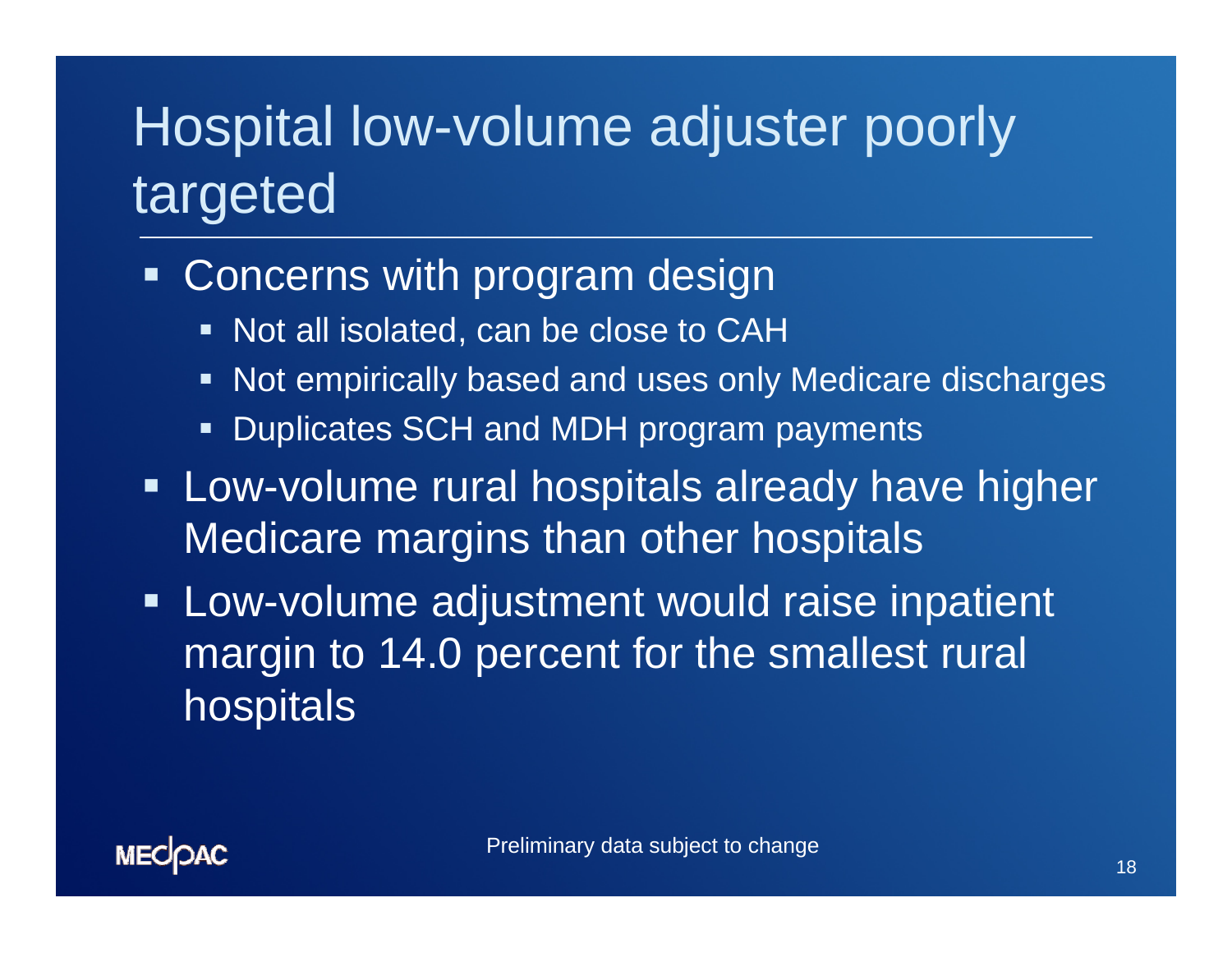# Guiding principles for rural special payments

- $\Box$  Target providers that are the sole source of care
- **Payments should be empirically justified**
- **EXA:** Low-volume adjustments should be tied to total volume
- Don't duplicate adjustments
- O, Maintain incentives for cost control